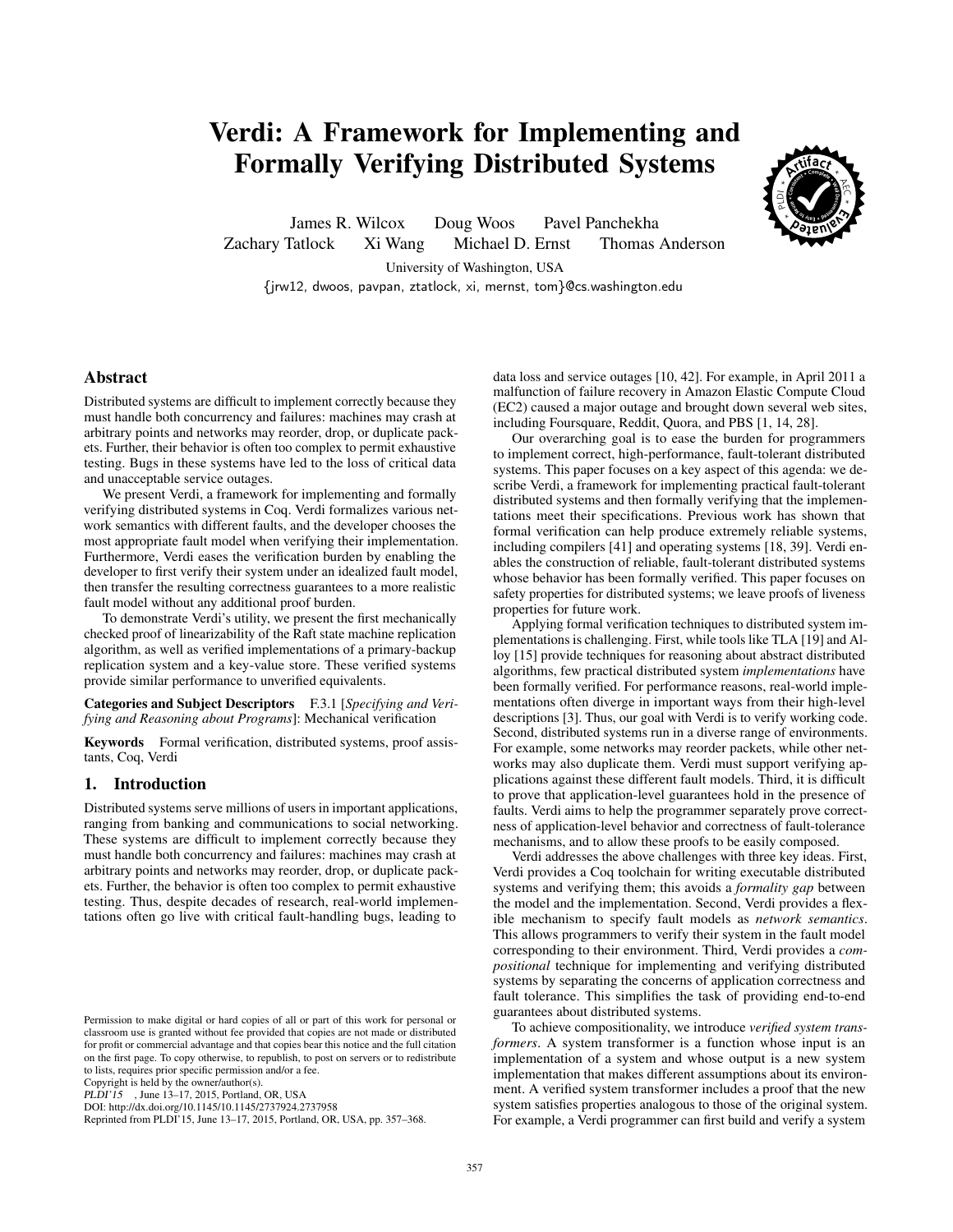

<span id="page-1-1"></span>Figure 1. Verdi workflow. Programmers provide the dark gray boxes in the left column: the specification, implementation, and proof of a distributed system. Rounded rectangles correspond to proof-related components. To make the proof burden manageable, the initial proof typically assumes an unrealistically simple network model in which machines never crash and packets are never dropped or duplicated. A verified system transformer (VST) transforms the application into one that handles faults, as shown in the column of light gray boxes in the middle column. Note that the programmer does not write any code for this step. Verdi provides the white boxes, including verified systems transformers (VSTs), network semantics encoding various fault models, and extraction of an implementation to an executable. Programmers deploy the executable over a network for execution.

assuming a reliable network, and then apply a transformer to obtain another version of their system that correctly and provably tolerates faults in an unreliable network (e.g., machine crashes).

Contributions. This paper makes the following contributions: (1) Verdi, a publicly available [\[37\]](#page-11-9) toolchain for building provably correct distributed systems, (2) a set of formal network semantics with different fault models, (3) a compositional verification technique using verified system transformers, (4) case studies of implementing, and proving correct, practical distributed systems including a key-value store, a primary-backup replication transformer, and the first formally verified proof of linearizability for the Raft consensus protocol [\[30\]](#page-11-10), and (5) an evaluation showing that these implementations can provide reasonable performance. Our key conceptual contribution is the use of verified systems transformers to enable modular implementation and end-to-end verification of systems.

The rest of the paper is organized as follows. Section [2](#page-1-0) overviews the Verdi system. Section [3](#page-4-0) details the small-step operational semantics that specify distributed system behavior in different fault models. Section [4](#page-6-0) describes how systems in Verdi can be constructed from modular components. Sections [5](#page-7-0)[–7](#page-8-0) describe case studies of using Verdi to implement and verify distributed systems. Section [8](#page-9-0) evaluates the performance of systems implemented in Verdi. Section [9](#page-9-1) discusses related work, and Section [10](#page-10-2) concludes.

## <span id="page-1-0"></span>2. Overview

Figure [1](#page-1-1) illustrates the Verdi workflow. The programmer ① specifies a distributed system and ➁ implements it by providing four definitions: the names of nodes in the system, the external input and output and internal network messages that these nodes respond to, the state each node maintains, and the message handling code that each node runs. ➂ The programmer proves the system correct assuming a specific baseline network semantics. In the examples in this paper, the programmer chooses an idealized reliable model for this proof: all packets are delivered exactly once, and there are no node failures. ➃ The programmer then selects a target network semantics that reflects their environment's fault model, and applies a verified system transformer (VST) to transform their implementation into one that is correct in that fault model. This transformation also produces updated versions of the specification and proof. ➄ The verified system is extracted to OCaml, compiled to an executable, and deployed across the network.

The rest of this section describes each of these five steps, using a simple lock service as a running example. The lock service manages a single shared lock. Conceptually, clients communicate with the lock service using the following API: a client requests and releases a lock via the Lock and Unlock input messages, and the lock service grants a lock by responding with a Grant output message.



<span id="page-1-2"></span>Figure 2. Architecture of a lock service application. Boxes represent separate physical nodes, while dotted lines separate processes running on the same node. Each client node runs an Agent process that exchanges input and output with other local processes. The Agent also exchanges network messages with the Server.

To provide this API, the lock service consists of a central lock Server node, and a lock Agent that runs on every client node, as illustrated in Figure [2.](#page-1-2) That is, each client node runs a lock Agent along with other client processes that access the API through the Agent. Each lock Agent communicates over the network with the central lock server. The Agent requests and releases the lock with the LockMsg and UnlockMsg network messages, and the server sends a GrantMsg network message to notify an Agent when it has received the lock.

#### 2.1 Specification

A Verdi programmer specifies the correct behavior of their system in terms of *traces*, the sequences of external input and output generated by nodes in the system. For the lock service application, correctness requires mutual exclusion: no two distinct nodes should ever simultaneously hold the lock. This mutual exclusion property can be expressed as a predicate over traces:

$$
\begin{aligned}\n\text{mutex}(\tau) &:=\\ \n\tau &= \tau_1 + \langle n_1, \text{ Grant} \rangle + \tau_2 + \langle n_2, \text{ Grant} \rangle + \tau_3 \\
&\to \langle n_1, \text{ Unlock} \rangle \in \tau_2\n\end{aligned}
$$

To hold on trace  $\tau$ , the mutex predicate requires that whenever Grant is output on node  $n_1$  and then later Grant is output on node  $n_2$ , there must first be an intervening Unlock input from  $n_1$  releasing the lock.

A system implementation satisfies specification  $\Phi$  in a particular network semantics if for all traces  $\tau$  the system can produce under that semantics,  $\Phi$  holds on  $\tau$ . For the example lock service applica-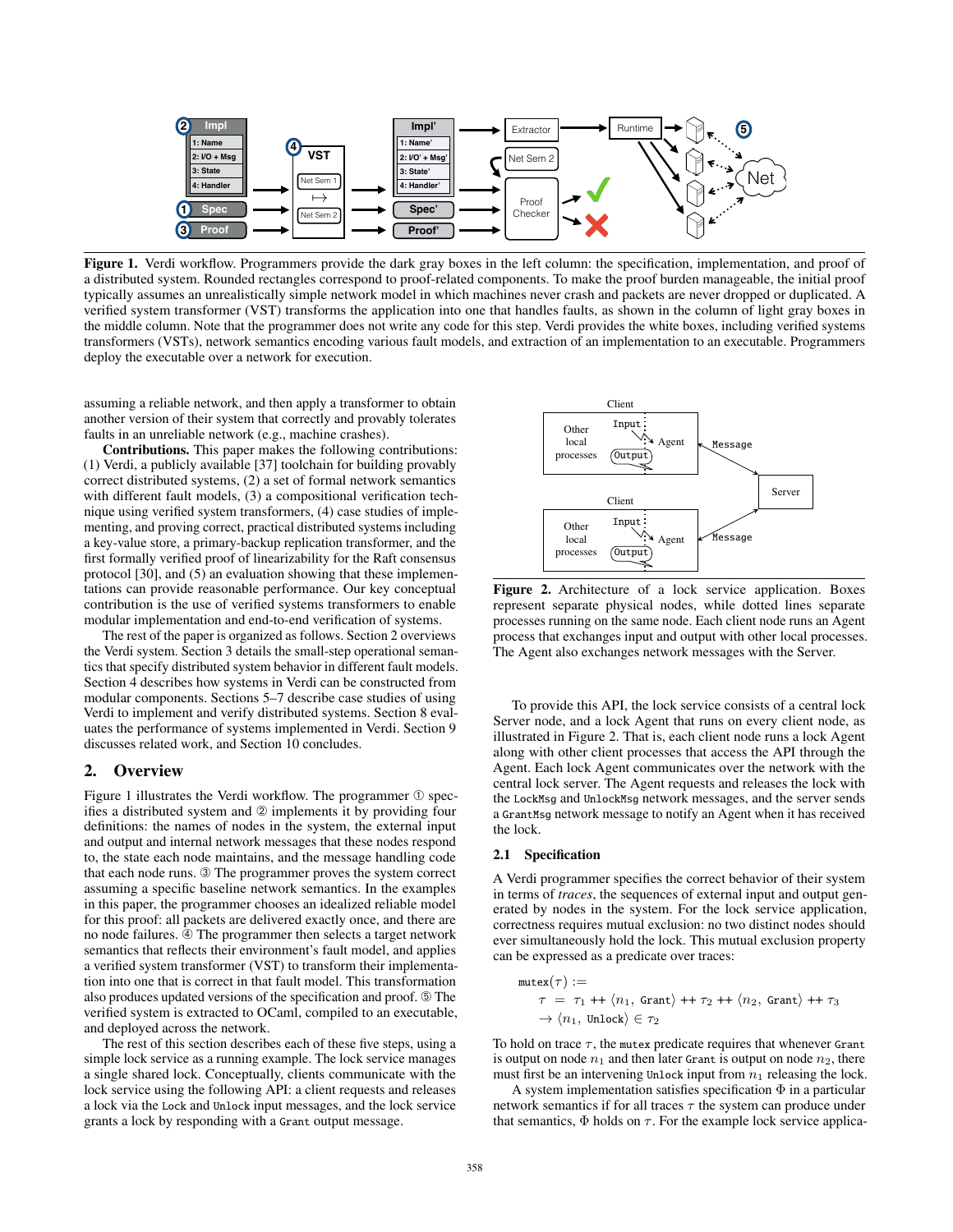```
(* 1 - node identifiers *)Name := Server | Agent(int)
(* 2 - API, also known as external 10 *)Inp := Lock | Unlock
Out := Grant(* 2 - network messages *)Msg := LockMsg | UnlockMsg | GrantMsg
(* 3 - state * )State (n: Name) :=
  match n with
     | Server => list Name (* head = agent holding lock
                                    (* tail = agents waiting for lock *)| Agent n => bool (* true iff this agent holds lock *)
InitState (n: Name) : State n :=
   match n with
      | Server => []
      | Agent n => false
(* 4 - handler for external input *)
HandleInp (n: Name) (s: State n) (inp: Inp) :=
   match n with
      | Server => nop (* server performs no external I0 *)
      | Agent n =>
        match inp with<br>| Lock =>
                                                     (* client requests lock<br>(* forward to Server
              send (Server, LockMsg) (* forward to Server (*)\begin{array}{ll}\n\textbf{(i)} \quad \textbf{(mlock)} =& \textbf{(iv)} \quad (\textit{v} \quad \textit{c} \quad \textit{if} \quad \textit{c} \quad \textit{c} \quad \textit{or} \quad \textit{c} \quad \textit{if} \quad \textit{for} \quad \textit{c} \quad \textit{if} \quad \textit{for} \quad \textit{c} \quad \textit{if} \quad \textit{for} \quad \textit{if} \quad \textit{for} \quad \textit{if} \quad \textit{for} \quad \textit{if} \quad \textit{for} \quad \textit{if} \quad \textit{for} \quad \textitif s = true then (
                s := false; (* update state
                send (Server, UnlockMsg)) (* tell Server lock freed *)
(* 4 - handler for network messages *)
HandleMsg (n: Name) (s: State n) (src: Name) (msg: Msg) :=
   match n with
     | Server =>
        match msg with
           | LockMsg =>
                * if lock not held, immediately grant *)
             if s = [] then send (src, GrantMsg);;
              (* add requestor to end of queue *)
              s := s + f s r c| UnlockMsg =>
              (* head of queue no longer holds lock *)
              s := tail s;;
                (* grant lock to next waiting agent, if any *)
              if s != [] then send (head s, GrantMsg)
           |\, = \Rightarrow nop (* never happens *)
      | Agent n \Rightarrowmatch msg with<br>\sqrt{\frac{G \cdot \text{C}}{G \cdot \text{C}}}}(* lock acquired *)
              s := true;; (*) (* update state *)<br>output Grant (* notify listeners *)
                                     (* notify listeners
           | = \Rightarrow nop (* never happens *)
```
<span id="page-2-0"></span>Figure 3. A simple lock service application implemented in Verdi, under the assumption of a reliable network. Verdi extracts these definitions into OCaml and links the resulting code with a runtime to send and receive messages over the network.

tion, an implementation satisfies mutex in a given semantics if mutex holds on all the traces produced under that semantics.

## 2.2 Implementation

Figure [3](#page-2-0) shows the definitions a programmer provides to implement the lock service application in Verdi. (1) Name lists the names of nodes in the system. In the lock service application, there is a single Server node and an arbitrary number of Agents. (2) Inp and Out define the API of the lock service — the external input and output exchanged between an Agent and other local processes on its node. Msg defines network messages exchanged between Agents and the central Server. (3) State defines the state maintained at each node. Node state is defined as a dependent type where a node's name determines the data maintained locally at that node. In the lock service,

the Server maintains a queue of Agent nodes, initially empty, where the head of the queue is the Agent currently holding the lock and the rest of the queue represents the Agents which are waiting to acquire the lock. Each Agent maintains a boolean, initially false, which is true exactly when that Agent holds the lock. (4) The handler functions HandleInp and HandleMsg define how nodes respond to external input and to network messages.

This implementation assumes a reliable network where machines never crash and packets may be reordered but are not dropped or duplicated. These assumptions reduce the programmer's effort in both implementing the application and proving it correct. Section [2.4](#page-3-0) shows how Verdi can automatically transform the lock service application into a version that tolerates faults.

When the system runs, each node listens for events and responds by running the appropriate handler: HandleInp for external input and HandleMsg for network messages. When an Agent receives an external input that requests to acquire or release the lock, it forwards the request to the Server; in the Unlock case, it first checks to ensure that the lock is actually held, and it resets its local state to false. Because the network is assumed to be reliable, no acknowledgment of the release is needed from the Server. When the Server receives a LockMsg network message, if the lock is not held, the server immediately grants the lock, and always adds the requesting Agent to the end of the queue of nodes. When the Server receives an UnlockMsg message, it removes a node from the head of its queue of Agents and grants the lock to the next Agent in the queue, if any. When an Agent receives a GrantMsg message, it produces external output (Grant) to inform other processes running on its node that the lock is held.

The application will be deployed on some network, and *network semantics* capture assumptions about the network's behavior. For this example, we assume a semantics encoding a reliable network. In a reliable network, each step of execution either (1) picks an arbitrary node and delivers an arbitrary external input, runs that node's input handler, and updates the state, or (2) picks a message in the network, runs the recipient's message handler, and updates the state.

Figure [4](#page-3-1) shows an execution of the lock service application with two agents. Agents  $A_1$  and  $A_2$  both try to acquire the lock. The service first grants the lock to  $A_1$ . Once  $A_1$  releases the lock, the service grants it to  $A_2$ . Note that, because our network semantics does not assume messages are delivered in the same order in which they were sent, there is a potential race condition: an agent can attempt to re-acquire the lock before the server has processed its previous release. In that case, the server simply (and correctly) adds the sender to the queue again. Using Verdi, the lock service is guaranteed to behave correctly even in such corner cases.

#### 2.3 Verifying the Lock Service Application

We briefly outline the proof of the mutex property for the lock service application in the reliable network environment (i.e., no machine crashes nor packet loss/duplication). The proof that mutex holds on all traces of the lock service application consists of three high-level steps: (1) prove an invariant about the reachable node and network states of the lock service application, (2) relate these reachable states to the producible traces, and (3) show that the previous two steps imply mutex holds on all producible traces.

The first step proves that all reachable system states satisfy the mutex<sub>state</sub> property:

$$
\begin{aligned} & \texttt{mutex}_{\texttt{state}}(\Sigma,~P) := \\ & \forall~n~m,~n \neq m \rightarrow \neg \texttt{hasLock}(\Sigma,~n) \lor \neg \texttt{hasLock}(\Sigma,~m) \\ & \texttt{hasLock}(\Sigma,~n) := \\ & \Sigma(\texttt{Agent}(n)) = \texttt{true} \end{aligned}
$$

The function  $\Sigma$  maps node names to their state, and P is the set of in-flight packets. The property mute $x_{state}$  ensures that at most one Agent node holds the lock at a time.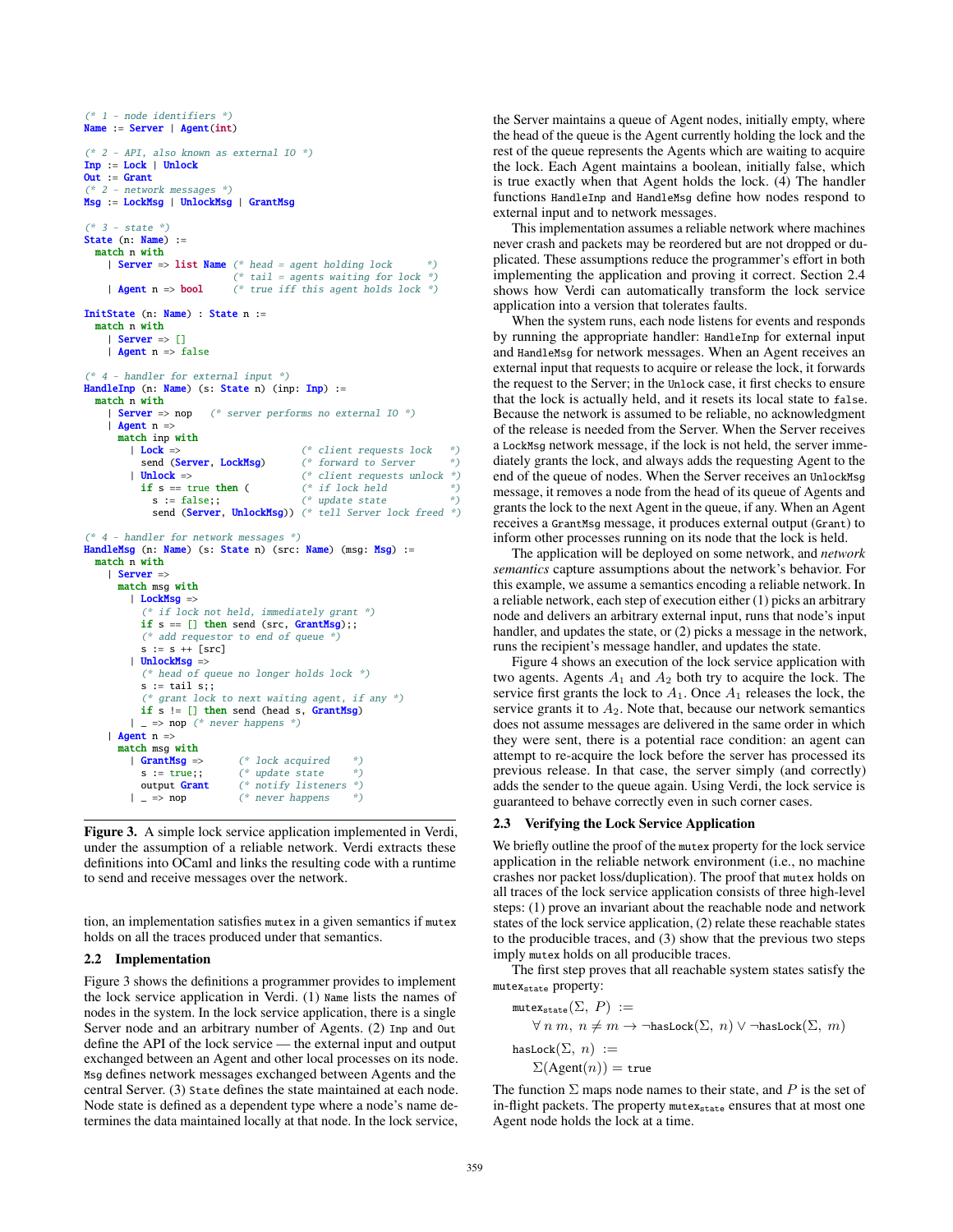

<span id="page-3-1"></span>Figure 4. The behavior of the lock service application, with one server S and two agents  $A_1$  and  $A_2$ . Each agent starts with the state false, and the server starts with an empty queue. Time flows downward. In response to external input (drawn with lightning-bolt arrows) and network messages, the nodes exchange messages and update local state. External output is shown as speech bubbles. The trace of this execution is shown at the bottom; note that only externally-visible events (external input and output) appear in the trace.

A programmer can verify the mutex<sub>state</sub> property by proving an *inductive state invariant*. A property  $\phi$  is an inductive invariant if both (1) it holds in the initial state,  $(\Sigma_0, \emptyset)$ , where  $\Sigma_0$  maps each node to its initial state and  $\emptyset$  represents the initial, empty network, and also (2) whenever it holds in some state,  $(\Sigma, P)$ , and  $(\Sigma, P)$ can step to  $(\Sigma', P')$ , then it holds in  $(\Sigma', P')$ .

One inductive state invariant for  $m$ ute $x<sub>state</sub>$  is:

$$
\begin{aligned} &(\forall\ n, \ \texttt{hasLock}(\Sigma,\ n) \rightarrow \texttt{atHead}(\Sigma,\ n))\\ &\land (\forall\ p\in P,\ p.\texttt{body} = \texttt{GrantMsg} \rightarrow \texttt{grantee}(\Sigma,\ p.\texttt{dest}))\\ &\land (\forall\ p\in P,\ p.\texttt{body} = \texttt{UnlockMsg} \rightarrow \texttt{grantee}(\Sigma,\ p.\texttt{source}))\\ &\land \texttt{at\_most\_one}~\{\texttt{GrantMsg},~\texttt{UnlockMsg}\}~P\end{aligned}
$$

where

$$
\begin{array}{lcl} \text{atHead}(\Sigma,~n) & := & \exists~t,~\Sigma(\text{Server}) = n::t \\ \text{grantee}(\Sigma,~n) & := & \text{atHead}(\Sigma,~n) \wedge \neg \text{hasLock}(\Sigma,~n). \end{array}
$$

The first conjunct above ensures that the Server and Agents agree on who holds the lock. The second and third conjuncts state that GrantMsg is never sent to an agent that already holds the lock, and that UnlockMsg is never sent from an agent that still holds the lock. Finally, the last conjunct states that there is at most one in-flight message in the set {GrantMsg, UnlockMsg}; this is necessary to ensure that neither of the previous two conjuncts is violated when a message is delivered. We proved in Coq that this invariant is inductive and that it implies mutex<sub>state</sub>; the proof is approximately 500 lines long.

The second step of the proof relates reachable states to the traces a system can produce:

$$
\begin{aligned} &\texttt{trace\_state\_agreement}(\tau,~\Sigma) \;:= \\ &\forall~n,~\texttt{lastGrant}(\tau,~n) \leftrightarrow \texttt{hasLock}(\Sigma,~n) \\ &\texttt{lastGrant}(\tau, n) \;:= \\ &\tau = \tau_1 + \left\langle n,~\texttt{Grant} \right\rangle :: \tau_2 \wedge \forall~m,~\left\langle m,~\texttt{Unlock} \right\rangle \not\in \tau_2 \end{aligned}
$$

This property requires that whenever a Grant output appears in the trace without a corresponding Unlock input, that agent's flag is true (and vice versa). The proof of this property is by induction on the possible behavior of the network.

The third step of the proof shows that together, mutex<sub>state</sub> and trace\_state\_agreement imply that mutex holds on all traces of the lock service application under the reliable semantics. This result follows from the definitions of mutex, mutex<sub>state</sub>, and trace\_state\_agreement.

#### <span id="page-3-0"></span>2.4 Verified System Transformers

We have proved the mutex property for a reliable environment where the network does not drop or duplicate packets and the server does not crash. Assuming such a reliable environment simplifies the proof by allowing the programmer to consider fewer cases. To transfer the property into an unreliable environment with network and machine failures, a programmer uses Verdi's verified system transformers. As illustrated by Figure [1](#page-1-1) part  $\Phi$ , after verifying a distributed system in one network semantics, a programmer can apply a verified system transformer to produce another version of their system which provides analogous guarantees in another network semantics.

In general, there are two types of transformers in Verdi: *transmission transformers* that handle network faults like packet duplication and drops and *replication transformers* that handle node crashes. Below we describe an example transmission transformer for the lock service application and briefly overview replication transformers, deferring details to Section [7.](#page-8-0)

Tolerating network faults. Figure [3'](#page-2-0)s implementation of the lock service application will *not* function correctly in a network where messages can be duplicated. If an UnlockMsg message is duplicated but the agent reacquires the lock before the second copy is delivered, the server will misinterpret the duplicated UnlockMsg message as releasing the second lock acquisition.

Realistically, most developers would not run into this issue, as correct TCP implementations reject duplicate transmissions. However, some distributed systems need to handle deduplication and retransmission at a higher level, or choose not to trust the guarantees provided by unverified TCP implementations.

As another option, a programmer could rewrite the lock service for instance, by including a unique identifier with every GrantMsg and UnlockMsg message to ensure that they are properly paired. The developer would then need to re-prove system correctness for this slightly different system in the semantics that models packetduplicating networks. This would require finding a new inductive invariant and writing another proof.

Verdi allows developers to skip these steps. Verdi provides a system transformer that adds sequence numbers to every outgoing packet and ignores packets with sequence numbers that have already been seen. Applying this transformer to the lock service yields both a new system *and a proof* that the new system preserves the mutex property even when packets are duplicated by the underlying network. Section [4](#page-6-0) further details this transformer.

More generally, Verdi decouples the verification of applicationlevel guarantees from the implementation and verification of faulttolerance mechanisms. Verdi provides a collection of verified system transformers which allow the developer to transfer guarantees about a system in one network semantics to analogous guarantees about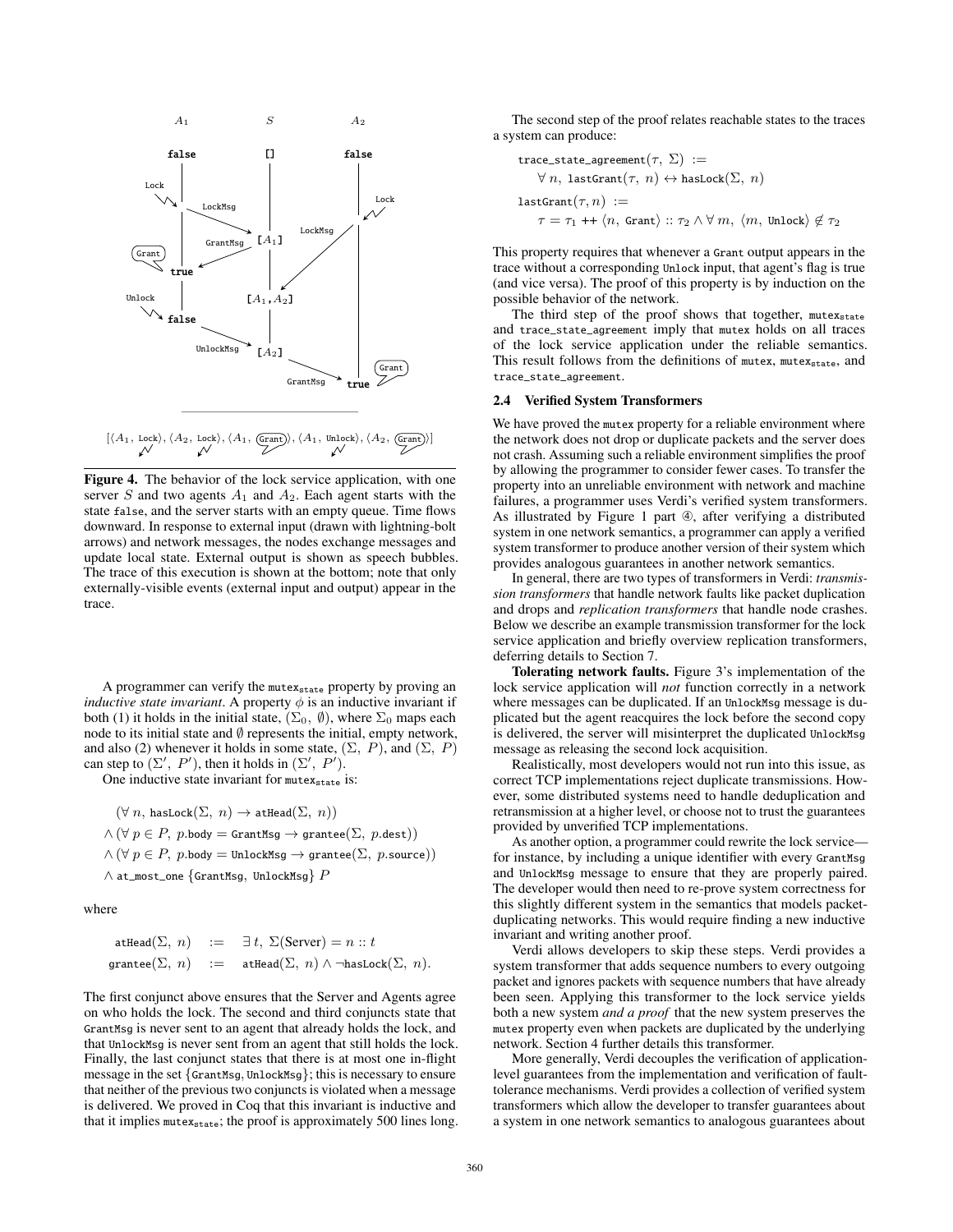a transformed version of the system in another network semantics. This allows a programmer to build and verify their system against an idealized semantics and use a verified system transformer to obtain a version of the system that provably tolerates more realistic faults while guaranteeing end-to-end system correctness properties.

Tolerating machine crashes. Verdi also provides verified system transformers to tolerate machine crashes via replication. Such replication transformers generally create multiple copies of a node in order tolerate machine crashes. This changes the number of nodes when transforming a system, which we discuss further in Section [7.](#page-8-0) (By contrast, transmission transformers like the one described above generally preserve the number of nodes and the relationships between them when transforming a distributed system.)

## 2.5 Running the Lock Service Application

Now we have a formally verified lock service, written in Coq, that tolerates message duplication faults. To obtain an executable for deployment, a Verdi programmer invokes Coq's built-in extraction mechanism to generate OCaml code from the Coq implementation, compile it with the OCaml compiler, and link it with a Verdi shim. The shim is written in OCaml; it implements network primitives (e.g., packet send/receive) and an event loop that invokes the appropriate event handler for incoming network packets, IO, or other events.

## 2.6 Summary

We have demonstrated how to use Verdi to establish a strong guarantee of the mutex property for the lock service application running in a realistic environment. Specifically, a programmer first specifies, implements, and verifies an application assuming a reliable environment. The programmer then applies system transformers to obtain a version of their application that handles faults in a provably correct way.

Verdi's trusted computing base includes the following components: the specifications of verified applications, the assumption that Verdi's network semantics match the physical network, the Verdi shim, Coq's proof checker and OCaml code extractor, and the OCaml compiler and runtime.

Verdi currently supports verifying safety properties, but not liveness properties, and none of Verdi's network semantics currently capture Byzantine fault models. We believe that Verdi could be extended to support these features: liveness properties could be verified by supporting infinite traces and adding fairness hypotheses as axioms as in TLA [\[19\]](#page-11-7), while Byzantine fault models can be supported by adding more non-determinism in the network semantics.

# <span id="page-4-0"></span>3. Network Semantics

The correctness of a distributed system relies on assumptions about its environment. For example, one distributed system may assume a reliable network, while others may be designed to tolerate packet reordering, loss, or duplication. To enable programmers to reason about the correctness of distributed systems in the appropriate environment model, Verdi provides a spectrum of *network semantics* that encode possible system behaviors using small-step style derivation rules.

This section presents the spectrum of network semantics that Verdi provides, ranging from single-node systems that do not rely on the network, through models of increasingly unreliable packet delivery (reordering, drops, and duplication), and culminating with a model that permits arbitrary node crashes under various recovery assumptions. Each of these semantics is useful for reasoning about different types of systems. For example, the properties of single-node systems can be extended to handle node failures using protocols like Raft, while packet duplication semantics is useful for

$$
\frac{H_{\text{inp}}(\sigma, i) = (\sigma', o)}{(\sigma, T) \rightsquigarrow_{s} (\sigma', T + + \langle i, o \rangle)}
$$
INPUT

<span id="page-4-1"></span>Figure 5. Single-node semantics. The derivation rule above encodes possible behaviors of a single-node system that does not rely on the network. When the node is in state  $\sigma$  with input/output trace  $T$ , it may receive an arbitrary input  $i$ , and respond by running its input handler  $H_{\text{inp}}(\sigma, i)$ , which generates both the next state  $\sigma'$  and a list of outputs o. The INPUT rule relates the two states of the world  $(\sigma, T) \rightsquigarrow_s (\sigma', T + \langle i, o \rangle)$  to reflect that the node has updated its state to  $\sigma'$  and sent outputs  $o$  in response to input i. Verifying properties of such single-node systems (i.e. state machines) is useful when they are replicated over a network to provide fault tolerance.

verifying packet delivery even in the face of reconnection, something that raw TCP does not support.

In Verdi, network semantics are defined as step relations on a "state of the world". The state of the world differs among network semantics, but always includes a trace of the system's external input and output. For example, many semantics include a bag of in-flight packets that have been sent by nodes in the system but have not yet been delivered to their destinations. Each network semantics is parameterized by system-specific data types and handler functions. Below we detail several of the network semantics Verdi currently provides.

Single-node semantics We begin with a simple semantics for single-node systems that do not use the network, i.e. state machines. This semantics is useful for proving properties of single-node systems; these can be extended, using a verified system transformer based on Raft, to provide fault tolerance. The single-node semantics, shown in Figure [5,](#page-4-1) models systems of a single node that respond to input by modifying their state and producing output. The node's behavior is described by a handler  $H$ , which takes the current local state and an input and returns the new state and a list of outputs. The state of the world in this semantics is the node's state  $\sigma$  paired with a trace  $T$  that records the inputs sent to the system along with the outputs the system generates. The only step, INPUT, delivers an arbitrary input  $i$  to the handler  $H$  and records the results in the next state. The squiggly arrow between two states indicates that a system in the state of the world on the left of the arrow may transition to the state of the world on the right of the arrow when all of the preconditions above the horizontal bar are satisfied. The node's state is updated, and the trace is extended with the input i and the output  $o$ .

Reordering semantics The reordering semantics, shown in Figure [6,](#page-5-0) models a system running on multiple nodes where packets are always delivered but may be arbitrarily reordered. This was the "reliable" semantics initially used for the lock service implementation in Section [2.](#page-1-0) Each node communicates with other processes running on the same host via input and output, just as in the single-node semantics. Nodes can also exchange *packets*, which are tuples of the form (source, destination, message), over a network that may reorder packets arbitrarily but does not drop, duplicate, or fabricate them. The behavior of nodes is described by two handler functions. The input handler,  $H_{\text{inp}}$ , is run whenever a node receives input from another process on the same host.  $H_{\text{inp}}$  takes as arguments the node on which it is running, the current local state, and the input that was delivered. It returns the new local state and a list of outputs and packets to be processed by the semantics. Similarly, the network handler,  $H_{\text{net}}$ , is run whenever a packet is delivered from the network.  $H_{\text{net}}$  takes as arguments the receiver of the packet, the sender of the packet, the local state, and the message that was delivered.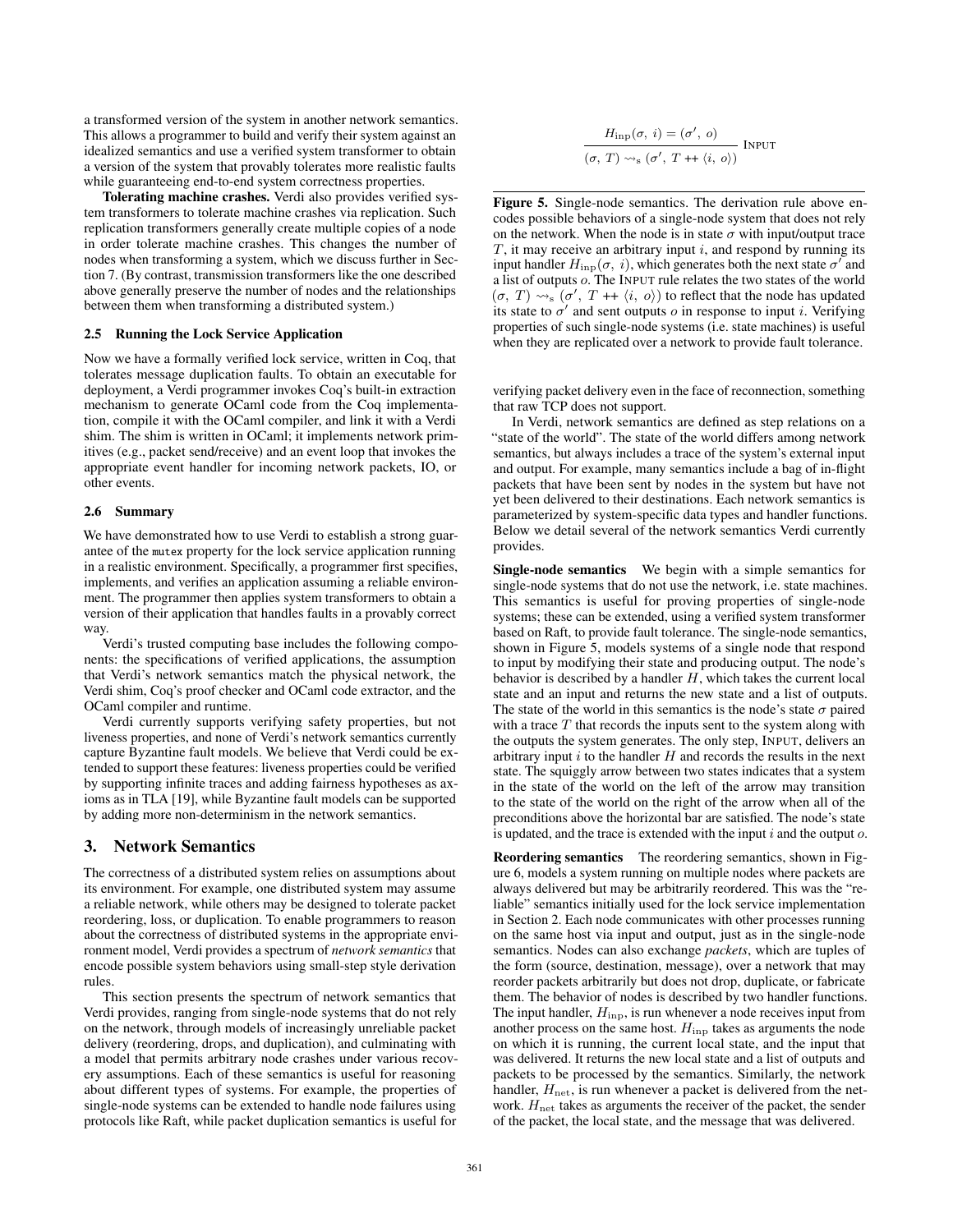$$
H_{\text{inp}}(n, \Sigma[n], i) = (\sigma', o, P') \quad \Sigma' = \Sigma[n \mapsto \sigma']
$$
  
\n
$$
(P, \Sigma, T) \rightsquigarrow_{r} (P \uplus P', \Sigma', T + \langle i, o \rangle)
$$
  
\n
$$
H_{\text{net}}(dst, \Sigma[dst], src, m) = (\sigma', o, P')
$$
  
\n
$$
\Sigma' = \Sigma[n \mapsto \sigma']
$$
  
\n
$$
(\{(src, dst, m)\} \uplus P, \Sigma, T) \rightsquigarrow_{r} (P \uplus P', \Sigma', T + \langle o \rangle))
$$
DELIVER

<span id="page-5-0"></span>Figure 6. Reordering semantics. The derivation rules above encode the behavior of systems running on networks that may arbitrarily reorder packet delivery. The network is modeled as a bag (i.e. a multiset) P of *packets*, which contain source and destination node names as well as a message. The state at each node in the network is a map Σ from node names to system-defined data. The INPUT rule passes arbitrary input i to the input handler  $H_{\text{inp}}$  for a given node n in state  $\sigma$ , which generates the next state  $\sigma'$ , a list of outputs  $o$ , and a multiset of new packets  $P'$ . The outputs are added to the externallyvisible trace, while the packets are added to the network (using the multiset-union operator  $\uplus$ ). The DELIVER rule works similarly, except that instead of running a handler in response to arbitrary input, the network handle  $H_{\text{net}}$  is run on a packet taken from the network.

<span id="page-5-1"></span>
$$
\frac{p \in P}{(P, \Sigma, T) \rightsquigarrow_{\text{dup}} (P \uplus \{p\}, \Sigma, T)}
$$
DUPLICATE

Figure 7. Duplicating semantics. The duplicating semantics includes all the derivation rules from the reordering semantics, which we elide for space. In addition, it includes the DUPLICATE rule, which duplicates an arbitrary packet in the network. This represents a simple class of network failure in which a network misbehaves by delivering the same packet multiple times.

A state of the world in the reordering semantics consists of a bag of in-flight packets P, a map from nodes to their local state  $\Sigma$ , and a trace T. The two rules in the reordering semantics, INPUT and DELIVER, respectively, model input from other processes on the node's host (i.e. the "outside world") and delivery of a packet from the network, where the corresponding handler function executes as described above. Delivered packets are removed from the bag of in-flight packets. Input and output are recorded in the trace; new packets are added to the bag of in-flight packets.

Duplicating semantics The duplicating semantics, shown in Figure [7,](#page-5-1) extends the reordering semantics to model packet duplication in the network. In addition to the INPUT and DELIVER rules from the reordering semantics, the duplicating semantics includes the rule DUPLICATE, which adds an additional copy of an in-flight packet to the network.

**Dropping semantics** Figure [8](#page-5-2) specifies a network that drops arbitrary in-flight packets. The DROP rule allows any packet in the in-flight bag  $P$  to be dropped. However, simply adding this rule to the semantics would make it very difficult to write working systems, since handler functions only execute when packets are delivered and packets may be arbitrarily dropped. Real networked systems handle the possibility that packets can be dropped by setting timeouts, which execute if a certain amount of time has elapsed without receiving some other input or packet. We model this behavior in the TIMEOUT rule: a timeout can be delivered to any node at any time, and will execute the node's  $H_{\text{tmt}}$  handler.

$$
\frac{\text{ORo}}{(\{p\} \oplus P, \Sigma, T) \rightsquigarrow_{\text{drop}} (P, \Sigma, T)} \text{DRoP}
$$
\n
$$
\frac{H_{\text{tmt}}(n, \Sigma[n]) = (\sigma', o, P') \quad \Sigma' = \Sigma[n \mapsto \sigma']}{(P, \Sigma, T) \rightsquigarrow_{\text{drop}} (P \oplus P', \Sigma', T + \langle \text{tmt}, o \rangle)} \text{TIMEOUT}
$$

<span id="page-5-2"></span>Figure 8. Dropping semantics. The dropping semantics includes the two rules above in addition to all the derivation rules from the duplicating semantics. The DROP rule allows a network to arbitrarily drop packets. Systems which tolerate dropped packets need to retransmit some messages, so the dropping semantics also includes a TIMEOUT rule, which fires a node's timeout handler  $H_{\text{tmt}}$ . The Verdi shim implements this by setting system-defined timeouts after every event; if another event has not occurred on a given node before the timeout fires, the system's  $H<sub>tmt</sub>$  handler is executed. Note that the semantics do not explicitly model time and allow timeouts to occur at any step.

$$
n \notin F
$$
  
(*P*,  $\Sigma$ , *F*, *T*)  $\leadsto_{\text{fail}}$  (*P*,  $\Sigma$ , {*n*}  $\cup$  *F*, *T*)  

$$
n \in F
$$

$$
H_{\text{rbt}}(n, \Sigma[n]) = \sigma' \qquad \Sigma' = \Sigma[n \mapsto \sigma']
$$

$$
(P, \Sigma, F, T) \leadsto_{\text{fail}} (P, \Sigma', F - \{n\}, T)
$$
REBOOT

<span id="page-5-3"></span>Figure 9. Failure semantics. The node failure semantics represents a network in which nodes can both stop and start, and adds a set of failed nodes  $F$  to the state of the world. The node failure semantics includes all the derivation rules from the dropping semantics in addition to the rules above. The rules from the drop semantics are modified to only run when node  $n$  is not in the set of failed nodes F. The CRASH rule simply adds a node to the set of failed nodes F. Crashed nodes may re-enter the network via the REBOOT rule, at which point their state is restored according to the  $H_{\text{rbt}}$  function.

Node failure There are many possible models for node failure. Some systems assume that nodes will always return after a failure, in which case node failure is equivalent to a very long delay. Others assume that nodes will never return to the system once they have failed. Verdi's semantics for node failure, illustrated in Figure [9](#page-5-3) assumes that nodes can return to the system and that all, some, or none of their state will be preserved (i.e. read back in from nonvolatile storage). The state of the world in the node failure semantics includes a set  $F$  containing the nodes which have failed. The rules from the drop semantics are included in the failure semantics, but each with an added precondition to ensure that only live nodes (i.e. nodes that are not in  $F$ ) can receive external input, network packets, or timeouts. A node can fail (be added to  $F$ ) at any time, and failed nodes can return at any time. When a failed node returns, the  $H_{\text{rbt}}$ (reboot) function is run on its pre-failure state to determine what state survives the failure.

Low-level details Verdi's network semantics currently elide lowlevel network details. For example, input, output, and packets are modeled as abstract datatypes rather than bits exchanged over wires, and system details such as connection state are not modeled. This level of abstraction simplifies Verdi's semantics and eases both implementation and proof. Lower-level semantics could be developed and connected to the semantics presented here via system transformers, as described in the next section. This would further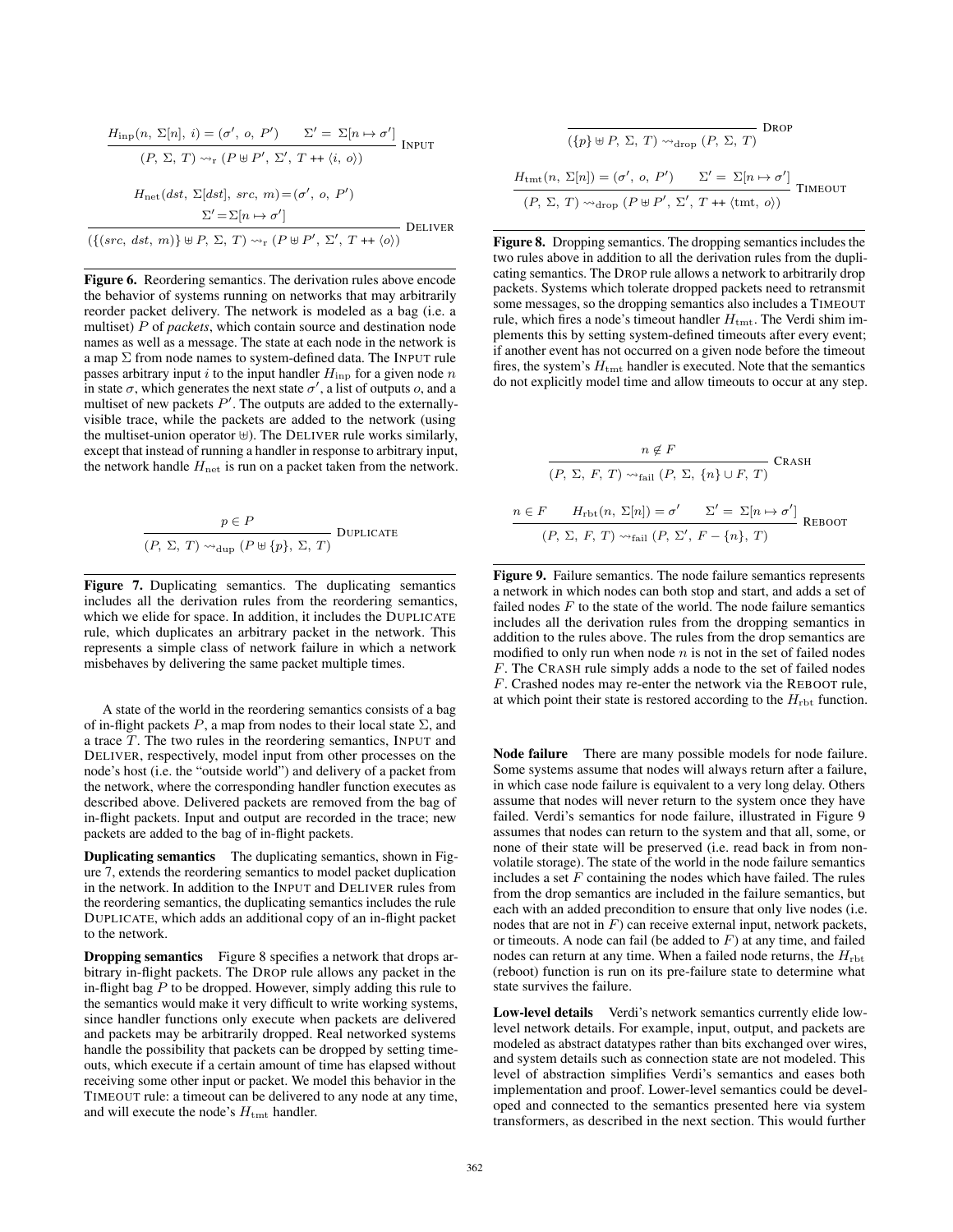reduce Verdi's trusted computing base and increase our confidence in the end-to-end guarantees Verdi provides.

## <span id="page-6-0"></span>4. Verified System Transformers

Verdi's spectrum of network semantics enable the programmer to reason about their system running in the fault model corresponding to their environment. However, directly verifying a system in a realistic fault model requires establishing both application-level guarantees and the correctness of fault-tolerance mechanisms simultaneously. Verdi provides verified system transformers to separate these concerns and enable a modular approach to building and verifying distributed systems. The programmer can assume an idealized network while verifying application-level guarantees and then apply a transformer to obtain a system that tolerates more faults while providing analogous guarantees.

For common fault models, the distributed systems community has developed standard techniques to handle failures. For example, as discussed in Section [2,](#page-1-0) by adding a unique sequence number to every message and ignoring previously received messages, systems can handle packet duplication. Verdi supports such standard faulttolerance mechanisms through verified system transformers, which *transform* systems from one semantics to another while guaranteeing that analogous system properties are preserved. For example, in the transformer that handles deduplication, any property that holds on the underlying system is true of the transformed system when sequence numbers are stripped away.

System transformers are implemented as wrappers around the system's state, messages, and handlers. Messages and state are generally transformed to include additional fields. Handlers in the transformed system call into underlying handlers and implement additional functionality. The underlying handlers are called with underlying state and underlying messages, capturing the intuition that the underlying handlers are unable to distinguish whether they are running in their original network semantics or the new semantics targeted by the system transformer.

System transformers in Verdi are generally either *transmission transformers*, which tolerate network faults by adding functionality to every node in a system, or *replication transformers*, which tolerate node failures by making several copies of the underlying nodes. The sequence numbering transformer discussed below is an example of a transmission transformer. Sections [6](#page-7-1) and [7](#page-8-0) discuss replication transformers.

#### 4.1 Sequence Numbering Transformer

Sequence numbering is a technique for ensuring that messages are delivered at most once. Senders tag each outgoing message with a sequence number that is unique among all messages from that sender. Message recipients keep track of all  $\langle$  number, sender $\rangle$  pairs they have seen. If a message arrives with a  $\langle$ number, sender $\rangle$  pair that the destination has seen before, the message is discarded.

Figure [10](#page-6-1) shows the Verdi implementation of the sequence numbering transformer, SeqNum. It takes a distributed system S as input and produces a new distributed system that implements sequence numbering by wrapping the message, state, and handler definitions in S. SeqNum leaves the Name, Inp, and Out types unchanged. It adds an integer field to each message which is used as a sequence number to uniquely identify messages. SeqNum also adds a list of (Name, int) pairs to the state to track the sequence numbers received from other nodes in the system, as well as an additional counter to track the local node's current maximum sequence number. The initial state in the wrapped system is constructed by building the initial state for the underlying system and then setting all sequence numbers to zero. To handle messages, the wrapped handler checks the input message to determine if it has previously been processed: if so, the message is simply dropped; otherwise, the message is passed to the message

```
(* S describes a system in the reordering semantics *)
SeaNum (S) :=
  Name := S.Name
  Inp = S. Inp
  Out := S. OutMsg := \{ seqnum: int; underlying_msg: S.Msg }
  State (n: Name) := { seen: list (Name * int);
                       next_seqnum: int;
                       underlying_state: S.State n }
  InitState (n: Name) := { seen := [];
                           next_seqnum := 0:
                           underlying_state := S.InitState n }
  HandleInp (n: Name) (s: State n) (im: Imp) :=wrap_result (S.HandleInp (underlying_state s) inp)
  HandleMsg (n: Name) (s: State n) (src: Name) (msg: Msg) :=
   if not (contains s.seen (src, msg.seqnum)) then
      s.seen := (src, msg.seqnum) :: s.seen;;
      (* wrap_result adds sequence numbers to messages while
         incrementing next_seqnum *)
      wrap_result (S.HandleMsg n (underlying_state s)
                               src (underlying_msg msg))
```
<span id="page-6-1"></span>

handler of S. Messages sent by the underlying handler are paired with fresh sequence numbers and the sequence number counter is incremented appropriately using the helper function wrap\_result. The input handler passes input through to the input handler from S and wraps the results.

### 4.2 Correctness of Sequence Numbering

Given a proof that property  $\Phi$  holds on every trace of an underlying system, the correctness of a system transformer should enable a programmer to easily establish an analogous property  $\Phi'$  of traces in the transformed system.

Each verified system transformer  $T$  provides a function transfer which translates properties of traces in the underlying semantics  $\rightsquigarrow_1$ to the target semantics  $\rightsquigarrow_2$ :

$$
\begin{aligned} \forall \ \Phi \ S \text{, holds}(\Phi, \ S, \ \leadsto_1) \rightarrow \\ \text{holds}(\text{transfer}(\Phi), \ T(S), \ \leadsto_2) \end{aligned}
$$

where holds( $\Phi$ ,  $S$ ,  $\rightarrow$ ) asserts that a property  $\Phi$  is true of all traces of a system S under the semantics defined by  $\rightsquigarrow$ . Crucially, the transfer function defines how properties of the underlying system are translated to analogous properties of the transformed system.

For the sequence numbering transformer,  $\rightsquigarrow_1$  is  $\rightsquigarrow_r$  (the step relation for the reordering semantics) and  $\rightsquigarrow_2$  is  $\rightsquigarrow_{\text{dup}}$  (the step relation for the duplicating semantics). The transfer function is the identity function: properties of externally visible traces are precisely preserved by the transformation. Intuitively, the external output depends only on the wrapped state of the system, and the wrapped state is preserved by the transformer.

We prove that the wrapped state is preserved by *backward simulation*: for any step the transformed system  $T(S)$  can take, the underlying system  $S$  can take an equivalent step. We specify this using helper functions unwrap and dedup<sub>net</sub>. Given the global state of the transformed system, unwrap returns the underlying state at each node. Given the global state of the transformed system and the bag of in-flight messages, dedup<sub>net</sub> returns a bag of packets which includes only those messages which will actually be delivered to the underlying handlers—non-duplicate packets which have not yet been delivered. The simulation is specified as follows, where  $\mathcal{L}_{\text{dup}}$  and  $\mathcal{L}_{\text{r}}^*$  are the reflexive transitive closures of the duplicating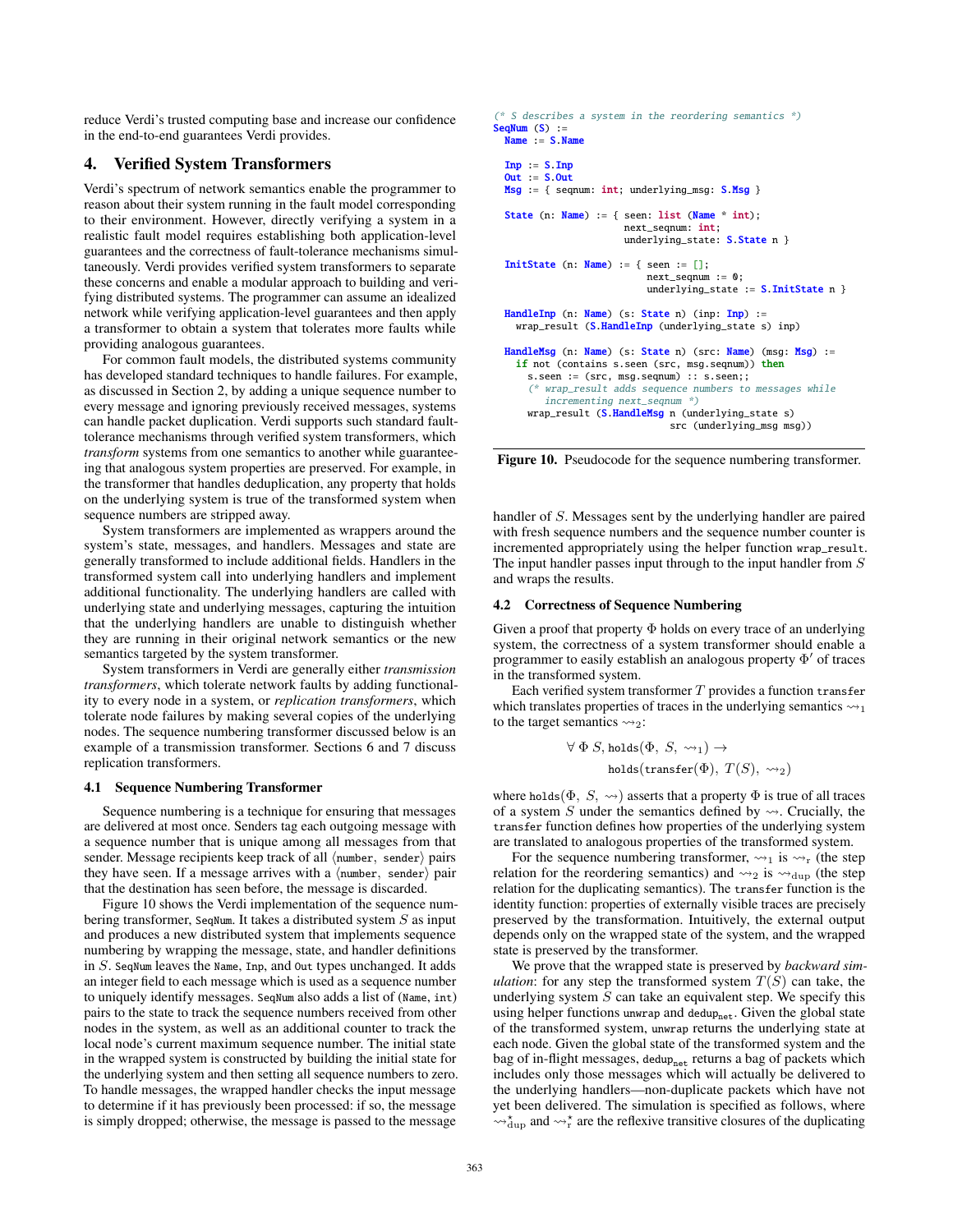semantics and the reordering semantics, respectively:

 $(\Sigma_0, \emptyset, \emptyset) \rightsquigarrow_{\mathrm{dup}}^{\star} (\Sigma, P, T) \rightarrow$  $(\text{unwrap}(\Sigma_0), \emptyset, \emptyset) \leadsto_r^{\star} (\text{unwrap}(\Sigma), \text{ dedup}_{\text{net}}(\Sigma, P), T)$ 

The proof is by induction on the step relation. For DUPLICATE steps,  $\rightsquigarrow_r^*$  holds reflexively, since dedup<sub>net</sub> returns the same network when a packet is duplicated and the state and trace are unchanged. For DELIVER steps, the proof shows that either the delivered packet is ignored by the destination node, in which case  $\rightsquigarrow_r^*$  holds reflexively, or that the underlying handler is run normally, in which case the underlying system can take the analogous DELIVER step. For both the DELIVER and INPUT steps, the proof shows that wrapping the sent packets results in a deduplicated network that is reachable in the underlying system. These proofs require several facts about the internal state of the sequence numbering transformer, such as the fact that all nodes correctly maintain their next\_seqnum field. These internal state properties are proved by induction on the execution.

### 4.3 Ghost Variables and System Transformers

Many program verification frameworks support *ghost variables*: state which is never read during program execution, but which is necessary for verification (e.g. to provide sufficiently strong induction hypotheses). In Verdi, ghost variables are implemented via a system transformer. Like the sequence numbering transformer, the ghost variable transformer adds information to the system's state while ensuring that the wrapped state is preserved. The system's original handlers are called in order to update the wrapped state and send messages; the new handlers only update the ghost state. The indistinguishability result shows that the ghost transformer does not affect the externally-visible trace or the wrapped state. In this way, ghost state can be added to Verdi systems for free, without requiring any additional proof effort to show that properties verified in the ghost system hold for the underlying system as well.

## <span id="page-7-0"></span>5. Case Study: Key-Value Store

As a case study, we implemented a simple key-value store as a single-node system in Verdi. The key-value store accepts get, put, and delete operations as input. When the system receives input  $get(k)$ , it outputs the value associated with key k; when the system receives input put  $(k, v)$ , it updates its state to associate key k with value  $v$ ; and when the system receives input delete( $k$ ), it removes any associations for the key  $k$  from its state. Internally, the mapping from keys to values is represented using an association list.

The key-value store's correctness is specified in terms of traces. First, operations on a single key are specified using an interpreter over trace input/output events, which runs each operation and returns the final result. For instance,

interpret  $[$  put "foo", put "bar", get $]$  = "bar"

Trace correctness is then defined using the interpreter: for every  $\langle$  input, output $\rangle$  pair in the trace, output is equal to the value returned by running the interpreter on all operations on that key up to that point. This trace-based specification allows the programmer to change the backing data structure and implementation of each operation without changing the system's specification. Moreover, additional operations can be added to the specification via small modifications to the interpretation function.

We prove the key-value store's correctness by relating its trace to its current state: for all keys, the value in the association list for that key is equal to interpreting all the operations on that key in the trace. The proof is by induction on the execution, and is approximately 280 lines long.

In the next section, we will see how a state-machine replication system can be implemented and verified using Verdi. Combining the key-value store with the replication transformer provides an end-

```
PB (S) :=Name := Primary | Backup
  Msg := Replicate S. Imp | AckInp := S.Inp
  Out := \{ request: S.\text{Imp}; response: S.Out }
  State (n: Name) = { queue: list S. Inp;
                       underlying_state: S.State }
  InitState (n: Name) = { queue := \lceil \cdot \rceil:
                            underlying_state := S. InitState n }
  HandleInp (n: Name) (s: State n) (inp: Inp) :=
if n == Primary then
      append_to_queue inp;;
      if length s.queue == 1 then
         (* if not already replicating a request *)
         send (Backup, Replicate (head s.queue))
  HandleMsg (n: Name) (s: State n) (src: Name) (msg: Msg) :=
    match n, msg with
      | Primary, Ack =>
         out := apply_entry (head s.queue);;
        output { request := head s.queue; response := out };;
         pop s.queue;;
         if s.queue != [] then
          send (Backup, Replicate (head s.queue))
      | Backup, Replicate i =>
         apply_entry i;;
         send (Primary, Ack)
```
<span id="page-7-2"></span>Figure 11. Pseudocode for the primary-backup transformer. The primary node accepts commands from external input and replicates them to the backup node. During execution, the primary node keeps a queue of operations it has received but not yet replicated to the backup node. The backup node applies operations to its local state and notifies the primary node. Once the primary node receives a notification, it responds to the client.

to-end guarantee for a replicated key-value store without requiring the programmer to simultaneously reason about both application correctness and fault tolerance.

## <span id="page-7-1"></span>6. Case Study: Primary-Backup Transformer

In this section, we introduce the primary-backup replication transformer, which takes a single-node system and returns a replicated version of the system in the reordering semantics. A primary node synchronously replicates requests to a backup node: when a request arrives, the primary ensures that the backup has processed it before applying it locally and replying to the client. Whenever a client gets a response, the corresponding request has been processed by both the primary and the backup. Pseudocode for the primary-backup transformer is shown in Figure [11.](#page-7-2)

The primary-backup transformer's correctness is partially specified in terms of traces the primary may produce: any sequence of inputs and corresponding outputs produced by the primary node is a sequence that could have occurred in the original single-node system, and thus any property  $\Phi$  of traces of the underlying singlenode system also holds on all traces at the primary node in the transformed system. This result guarantees indistinguishability for the primary-backup transformer.

The primary-backup transformer specification also relates the backup node's state to the primary node's state. Because the primary replicates entries synchronously, and one at a time, the backup can fall arbitrarily behind the input stream at the primary. However, the primary does not send a response to the client until the backup has replicated the corresponding request. Thus, the state at the backup is closely tied to that at the primary. In particular, we were able to show that either the primary and the backup have the same state or the backup's state is one step ahead of the primary. This property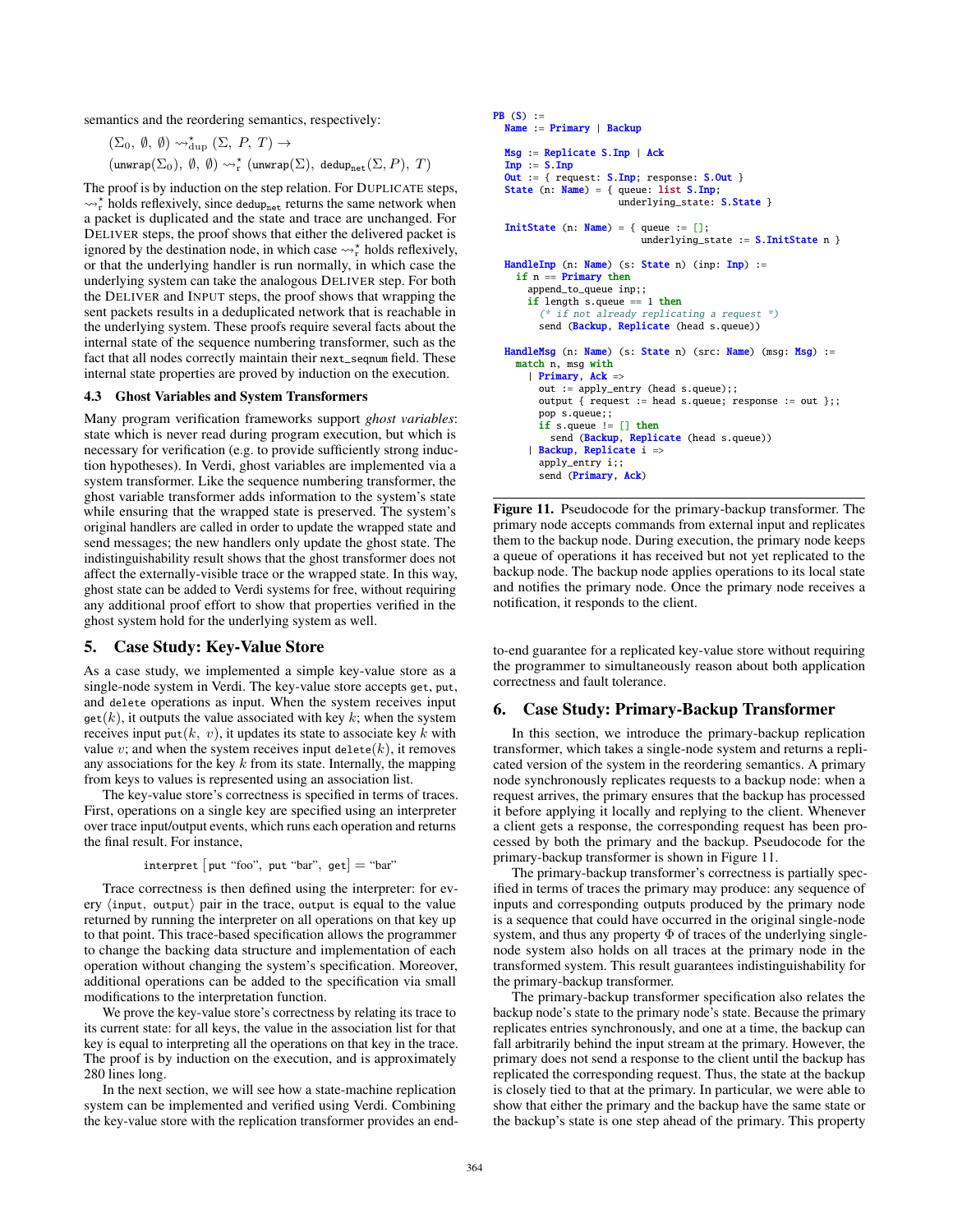<span id="page-8-3"></span>Table 1. Messages, inputs, and outputs used in Verdi's implementation of Raft.

|                 | Name                                | <b>Purpose</b>                     |  |
|-----------------|-------------------------------------|------------------------------------|--|
| <b>Messages</b> | AppendEntries<br>AppendEntriesReply | Log Replication<br>Leader Election |  |
|                 | RequestVote<br>RequestVoteReply     |                                    |  |
| <b>Inputs</b>   | ClientRequest                       | Client inputs                      |  |
| <b>Outputs</b>  | ClientResponse<br>NotLeader         | Successful execution<br>Resubmit   |  |

provides some intuitive guarantees about potential failure of the primary: namely, that manual intervention could restore service with the guarantee that any lost request must not have been acknowledged. It makes sense that manual intervention is necessary in the case of failure: the composed system is verified against the reordering semantics, where the developer assumes that machine crashes require manual intervention.

Once implemented and verified, the primary-backup transformer can be used to construct replicated applications. Applying it to the case study from Section [5](#page-7-0) results in a replicated key-value store. The resulting system is easy to reason about because of the transformer's indistinguishability result. For example, we were able to show (in about 10 lines) that submitting a put request results in a response that correctly reflects the put.

## <span id="page-8-0"></span>7. Case Study: Raft Replication Transformer

Fault-tolerant, consistent state machine replication is a classic problem in distributed systems. This problem has been solved with *distributed consensus* algorithms, which guarantee that all nodes in a system will agree on which commands the replicated state machine has executed and in what order, and that each node has a consistent copy of the state machine.

In Verdi, we can implement consistent state machine replication as a system transformer. The consistent replication transformer lifts a system designed for the state machine semantics into a system that tolerates machine crashes in the failure semantics. We implemented the replication transformer using the Raft consensus algorithm [\[30\]](#page-11-10). Our implementation of Raft in Verdi is described in Section [7.1.](#page-8-1)

A Verdi system transformer lifts a safety properties of an input system into a new semantics. The consensus transformer provides an indistinguishability result for *linearizability*, which states that any possible trace of the replicated system is equivalent to some valid trace of the underlying system under particular constraints about when operations can be re-ordered. We have proved that Raft's *state machine safety* property implies linearizability; our proof of state machine safety is still in progress as of this writing. We discuss this result further in Section [7.2.](#page-8-2)

#### <span id="page-8-1"></span>7.1 Raft Implementation

Raft is structured as a set of remote procedure calls (RPCs). In Verdi, we implement each RPC as a pair of messages. Raft's message type is shown in Table [1.](#page-8-3) Raft divides time into *terms* of arbitrary length, and guarantees that there can be at most one leader per term. If a node n suspects that the leader has failed, that node advances its term and attempts to become the leader by sending RequestVote messages to every other node in the system. If a quorum of nodes votes for  $n$ , then  $n$  becomes the leader for its term. Since nodes can only vote for one leader in a given term, there is guaranteed to be at most one leader per term.

Once a leader has been elected, it can begin replicating log entries. A log entry stores a command (i.e. an input) for the underlying



<span id="page-8-4"></span>Figure 12. An example trace, with permitted and forbidden operation orderings. Since  $O_1$  happens before  $I_2$  and  $I_3$ , op<sub>1</sub> must happen before  $\text{op}_2$  and  $\text{op}_3$ . The operations  $\text{op}_2$  and  $\text{op}_3$ , however, can happen in either order.

state machine, as well as the term in which it was created and a monotonically increasing index. Entries are created by the leader in response to ClientRequest inputs. When the leader creates an entry e, it sends AppendEntries messages to every other node in order to replicate  $e$  in other nodes' logs. Once  $e$  is in a quorum of logs, its command can safely be executed against the underlying state machine. More details about Raft can be found in the original Raft paper [\[30\]](#page-11-10) and Ongaro's thesis [\[29\]](#page-11-11).

The Verdi implementation of Raft includes the basic Raft algorithm, but does not include extensions of Raft which are described in the paper and useful in practice. In particular, it does not include log compaction, which allows a server to garbage-collect old log entries to save space, or membership changes, which allow nodes to be added and removed from a Raft cluster. We leave these features for future work.

## <span id="page-8-2"></span>7.2 Raft Proof

As discussed above, the indistinguishability result for Raft is linearizability. Linearizability [\[12\]](#page-11-12) guarantees that clients see a consistent view of the state machine: clients see a consistent order in which operations were executed, and any request issued after a particular response is guaranteed to be ordered after that response.

We verified linearizability of the Verdi Raft implementation as a consequence of Raft's state machine safety property, which states that every node applies the same state machine command at a given index. We believe that this is the first formal proof (machine-checked or otherwise) of Raft's linearizability. A proof that state machine safety holds for our implementation is currently in progress [\[37\]](#page-11-9). A pencil and paper proof of state machine safety for a TLA model of Raft was given in Ongaro's thesis [\[29\]](#page-11-11).

We formalized a general theory of linearizable systems in Coq as follows. A trace  $\tau$  of requests  $I_1, \ldots, I_n$  and responses  $O_1, \ldots, O_m$ (where there is a total ordering on requests and responses) is linearizable with respect to an underlying state machine if there exists a trace of *operations* (i.e. request and response pairs)  $\tau'$  such that: (1)  $\tau'$  is a valid, sequential execution of the underlying state machine (meaning that each response is the one produced by running the state machine on the trace); (2) every response in  $\tau$  has a corresponding operation in  $\tau'$ ; and (3) if a response to an operation op<sub>1</sub> occurs before a request for an operation  $\text{op}_2$  in  $\tau$ , then  $\text{op}_1$  occurs before  $\text{op}_2$ in  $\tau'$ . Some examples of permitted and forbidden  $\tau'$  for a particular  $\tau$  are shown in Figure [12.](#page-8-4) Note that the primary-backup transformer described in Section [6](#page-7-1) trivially provides linearizability: its traces are traces of the underlying system and it does no reordering.

Raft's I/O trace consists of ClientRequests and ClientResponses. The key to the proof is that Raft's internal log contains a linearized ordering of operations. The desired underlying trace, then, is just the list of operations in the order of the log. The rest of the proof involves showing that this order of operations satisfies the conditions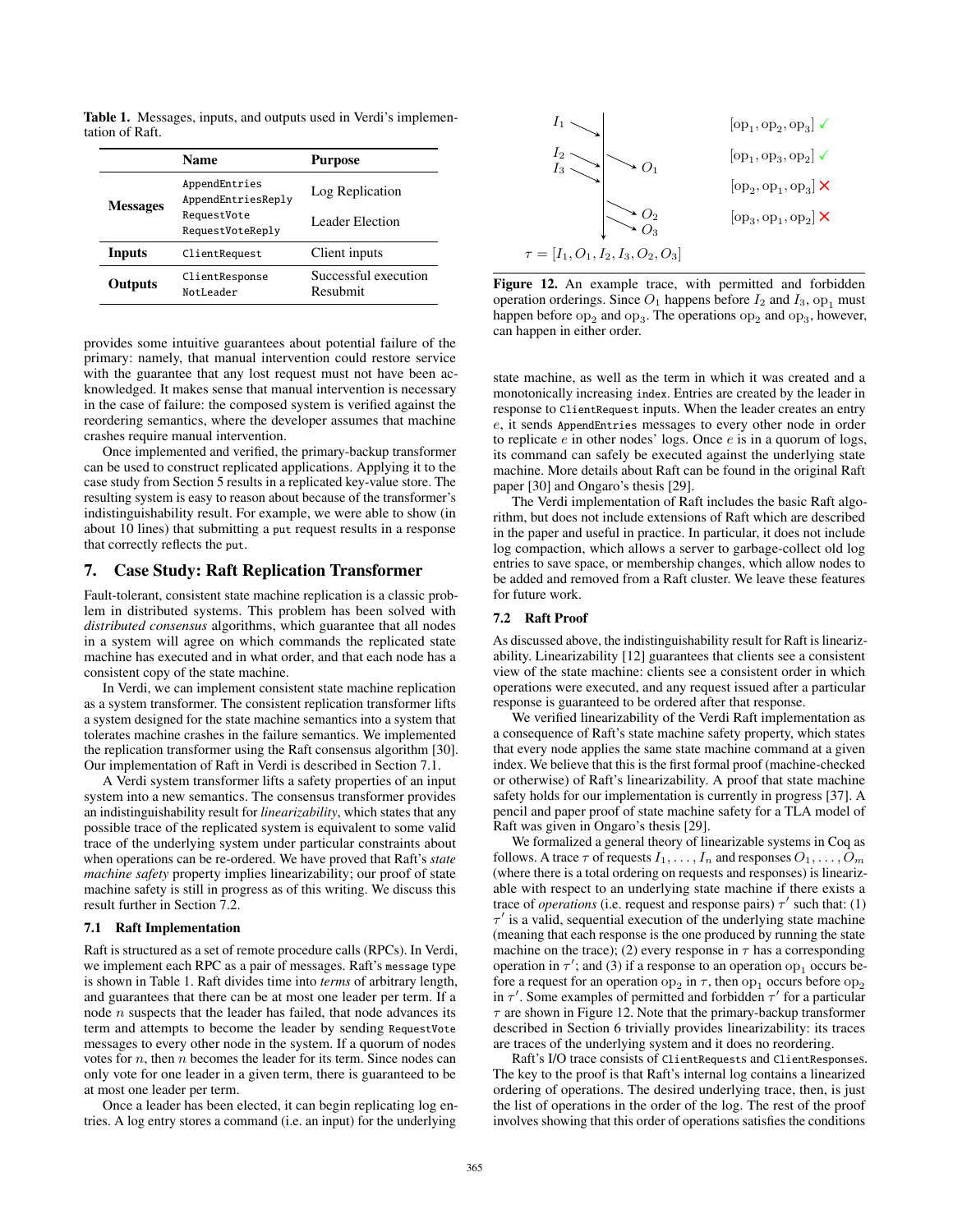<span id="page-9-2"></span>Table 2. Verification effort: size of the specification, implementation, and proof, in lines of code (including blank lines and comments).

| <b>System</b>          | Spec. | Impl. | <b>Proof</b> |
|------------------------|-------|-------|--------------|
| Sequence numbering     | 20    | 89    | 576          |
| Key-value store        | 41    | 138   | 337          |
| Primary-backup         | 20    | 134   | 1155         |
| $KV + PR$              | 5     | N/A   | 19           |
| Raft (Linearizability) | 170   | 520   | 4144         |
| Verdi                  | 148   | 220   | 2364         |

above. To prove condition (1), we show that the state machine state is correctly managed by Raft and that entries are applied in the order they appear in the log. Condition (2) follows from the fact that Raft never issues a ClientResponse before the corresponding log entry is applied to the state machine. Finally, condition (3) holds because Raft only appends entries to the log: if a ClientResponse has already been issued, then that entry is already in the log, so any subsequent ClientRequest will be ordered after it in the log.

# <span id="page-9-0"></span>8. Evaluation

This section aims to answer the following questions:

- How much effort was involved in building the case studies discussed above?
- To what extent do system transformers mitigate proof burden when building modular verified distributed applications?
- Do Verdi applications correctly handle the faults they are designed to tolerate?
- Can a verified Verdi application achieve reasonable performance relative to analogous unverified applications?

### 8.1 Verification Effort

Table [2](#page-9-2) shows the size of the specification, implementation, and proof of each case study. The Verdi row shows the number of lines in the shim, the network semantics from Section [3,](#page-4-0) and proofs of reusable, common lemmas in Verdi. The KV+PB row shows the *additional* lines of code required to state and prove a simple property of the key-value store with the primary-backup transformer applied. This line shows that verified system transformers mitigate proof burden by preserving properties of their input systems.

## 8.2 Verification Experience

While verifying the case studies, we discovered several serious errors in our system implementations. The most subtle of these errors came from our implementation of Raft: servers could delete committed entries when a complex sequence of failures occurred. Such a sequence is unlikely to arise in regular testing, but proving Raft in Verdi forced us to reason about all possible executions. The Raft linearizability property we proved prevents such subtle errors from going unnoticed.

## 8.3 Verification and Performance

We applied the consensus transformer described in Section [7](#page-8-0) to the key-value store described in Section [5;](#page-7-0) we call the composed system vard.<sup>[1](#page-9-3)</sup> We performed a simple evaluation of its performance. We ran our benchmarks on a three-node cluster, where each node had eight 2.0 GHz Xeon cores, 8 GB main memory, and 7200 RPM, 500 GB hard drives. All the nodes were connected to a gigabit switch and had ping times of approximately 0.1 ms. First, we ran

Table 3. A performance comparison of etcd and our vard.

<span id="page-9-4"></span>

|      | <b>Throughput</b>        | Latency |                      |
|------|--------------------------|---------|----------------------|
|      | $(\text{req.}/\text{s})$ |         | $get(ms)$ put $(ms)$ |
| etcd | 38.9                     | 205     | 198                  |
| vard | 34.3                     | ววว     | つろつ                  |

the composed system and killed the leader node; the system came back as expected. Next, we measured the throughput and latency of the composed system and compared it to etcd [\[6\]](#page-10-3), a production fault-tolerant key-value store written in the Go language which also uses Raft internally. We used a separate node to send 100 random requests using 8 threads; each request was either a put or a get on a key uniformly selected from a set of 50.

As shown in Table [3,](#page-9-4) vard achieves comparable performance to etcd. We believe that etcd has slightly better throughput and latency because of better data structures and because requests are batched. vard is not feature complete with respect to etcd, which uses different internal data structures and a more complex network protocol. Nonetheless, we believe this benchmark shows that a verified Verdi application can achieve roughly equivalent performance compared to existing, unverified alternatives.

## <span id="page-9-1"></span>9. Related Work

This section relates Verdi to previous approaches for building reliable distributed systems.

Proof assistants and distributed systems. EventML [\[32\]](#page-11-13) provides expressive primitives and combinators for implementing distributed systems. EventML programs can be automatically abstracted into formulae in the Logic of Events, which can then be used to verify the system in NuPRL [\[5\]](#page-10-4). The ShadowDB project implements a total-order broadcast service using EventML [\[36\]](#page-11-14). The implementation is then translated into NuPRL and verified to correctly broadcast messages while preserving causality. A replicated database is implemented on top of this verified broadcast service. Unlike vard (described in Section [8\)](#page-9-0), the database itself is unverified.

[Bishop et al.](#page-10-5) [\[2\]](#page-10-5) used HOL4 to develop a detailed model and specification for TCP and the POSIX sockets API, show that their model implements their specification, and validate their model against existing TCP implementations. Rather than verifying the network stack itself, in Verdi we chose to focus on verifying highlevel application correctness properties against network semantics that are assumed to correctly represent the behavior of the network stack. These two lines of work are therefore complementary.

[Ridge](#page-11-15) [\[34\]](#page-11-15) verified a significant component of a distributed message queue, written in OCaml. His technique was to develop an operational semantics for OCaml which included some basic networking primitives, encode those semantics in the HOL4 theorem prover, and prove that the message queue works correctly under those semantics. Unlike in Verdi, the proofs for the system under failure conditions were done only on paper.

Verdi's system transformers enable decomposing both systems and proofs. This allows developers to establish end-to-end correctness guarantees of the implementation of their distributed systems, from the low-level network semantics to a high-level replicated keyvalue store, while retaining flexibility and modularity. The system transformer abstraction could integrated into these other approaches; for example, ShadowDB's consensus layer could be implemented as a system transformer along the lines of Verdi's Raft implementation.

Ensemble. Ensemble [\[11\]](#page-11-16) layers simple *micro protocols* to produce sophisticated distributed systems. Like Ensemble micro protocols, Verdi's system transformers implement common patterns in distributed systems as modular, reusable components. Unlike

<span id="page-9-3"></span><sup>1</sup> Pronounced *var-DEE*.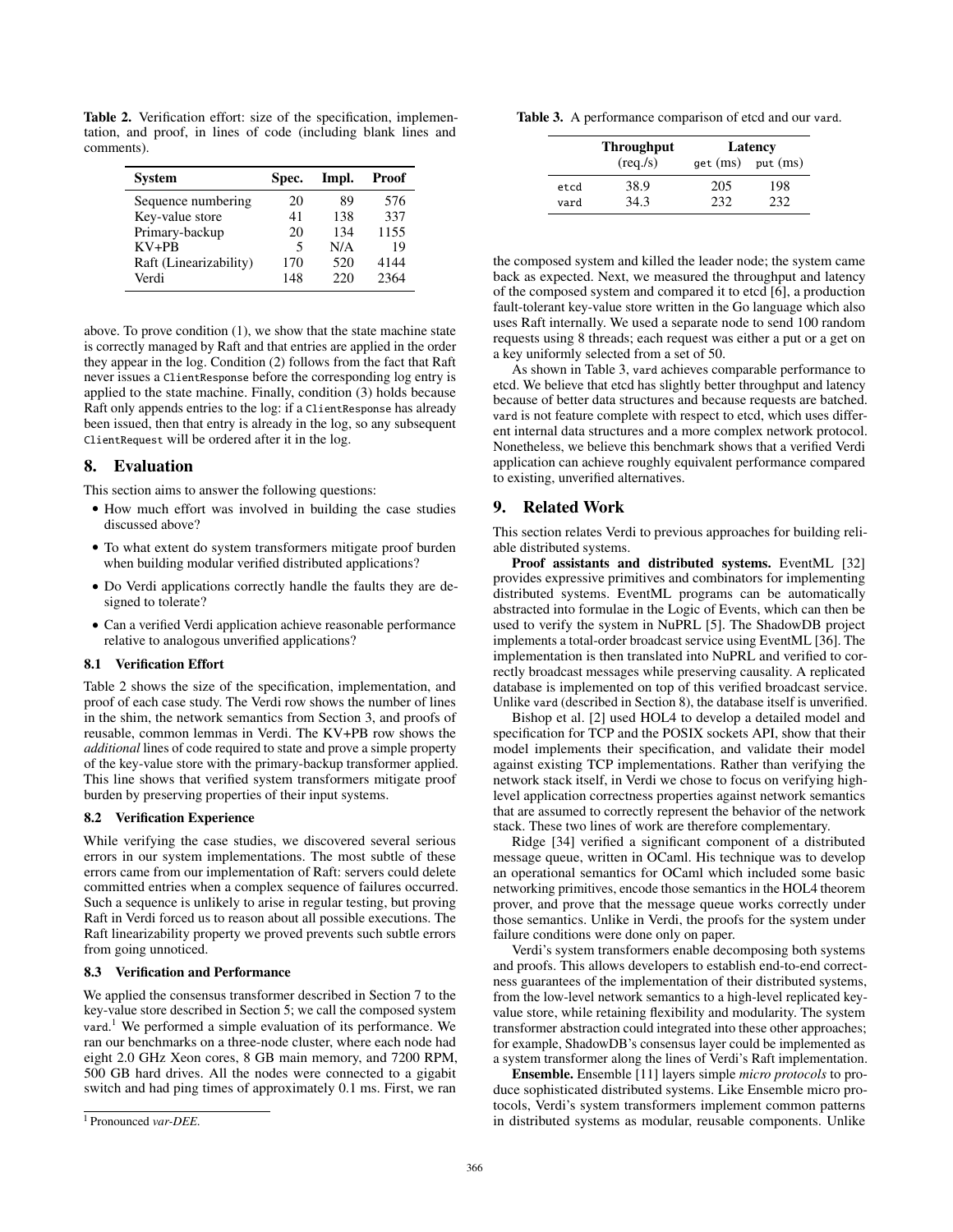Ensemble, Verdi's systems transformers come with correctness theorems that translate guarantees made against one network semantics to analogous guarantees against another semantics. Unlike Verdi, Ensemble enables systems built by stacking many layers of abstraction to achieve efficiency equivalent to hand-written implementations via cross-protocol optimizations. These micro protocols are manually translated to IO automata and verified in NuPRL [\[13,](#page-11-17) [23\]](#page-11-18). In contrast, Verdi provides a unified framework that connects the implementation and the formalization, eliminating the formality gap.

Verified SDN. Formal verification has previously been applied to software-defined networking, which allows routing configurations to be flexibly specified using a simple domain specific language (see, e.g. Verified NetCore [\[9\]](#page-11-19)). As in Verdi, verifying SDN controllers involves giving a semantics for OpenFlow, switch hardware, and network communication. The style of formalization and proof in and Verdi are quite similar and address orthogonal problems. Verified NetCore is concerned with correct routing protocol configuration, while Verdi is concerned with the correctness of distributed algorithms that run on top of the network.

Specification Reasoning. There are many models for formalizing and specifying the correctness of distributed systems [\[7,](#page-10-6) [31,](#page-11-20) [35\]](#page-11-21). One of the most widely used models is TLA, which enables catching protocol bugs during the design phase [\[20\]](#page-11-22). For example, Amazon developers reported their experience of using TLA to catch specification bugs [\[27\]](#page-11-23). Another approach of finding specification bugs is to use a model checker. For example, [Zave](#page-11-24) applied Alloy [\[15\]](#page-11-8) to analyzing the protocol of the Chord distributed hash table [\[43\]](#page-11-24). [Lynch](#page-11-25) [\[25\]](#page-11-25) describes algorithm transformations which are similar to Verdi's verified system transformers.

On the other hand, Verdi focuses on ensuring that implementations are correct. While this includes the correctness of the underlying algorithm, it goes further by also showing that the actual running system satisfies the intended properties.

Model checking and testing. There is a rich literature in debugging distributed systems. Run-time checkers such as Friday [\[8\]](#page-10-7) and  $\bar{D}^3$ S [\[24\]](#page-11-26) allow developers to specify invariants of a running system and detect possible violations on the fly or offline. Model checkers such as Mace [\[16,](#page-11-27) [17\]](#page-11-28), MoDist [\[40\]](#page-11-29), and CrystalBall [\[38\]](#page-11-30) explore the space of executions to detect bugs in distributed systems. These tools are useful for catching bugs and easy to use for developers, as they only need to write invariants. On the other hand, Verdi's proof provide correctness guarantees.

For example, Mace provides a full suite of tools for building and model checking distributed systems. Mace's checker has been applied to discover several bugs, including *liveness* violations, in previously deployed systems. Mace provides mechanisms to explicitly break abstraction boundaries so that lower layers in a system can notify higher layers of failures. Verdi does not provide liveness guarantees nor mechanisms to break abstraction boundaries, but enables stronger guarantees via full formal verification.

Verification. Several major systems implementations have been verified fully formally in proof assistants. The CompCert C compiler [\[22\]](#page-11-31) was verified in Coq and repeatedly shown to be more reliable than traditionally developed compilers [\[21,](#page-11-32) [41\]](#page-11-4). Our system transformers are directly inspired by the translation proofs in CompCert, but adapted to handle network semantics where faults may occur.

The Reflex framework [\[33\]](#page-11-33) provides a domain-specific language for reasoning about the behavior of reactive systems. By carefully restricting the DSL, the authors were able to achieve high levels of proof automation. Bedrock [\[4\]](#page-10-8) and Ynot [\[26\]](#page-11-34) are verification frameworks based on separation logic and are useful for verifying imperative programs in Coq, but also consider only the behavior of a single node and do not model faults. These frameworks consider only the behavior of a single node and do not model faults.

# <span id="page-10-2"></span>10. Conclusion

This paper presented Verdi, a framework for building formally verified distributed systems. Verdi's key conceptual contribution is the use of verified system transformers to separate concerns of application correctness and fault tolerance, which simplifies the task of implementing and verifying distributed systems end-to-end. This modularity is enabled by Verdi's encoding of distinct fault models as separate network semantics. We demonstrated how to apply Verdi to writing and verifying several practical applications, including the Raft state replication library and the vard fault-tolerant key-value store, with the help of verified system transformers. These applications provide strong correctness guarantees and acceptable performance while imposing reasonable verification burden. We believe that Verdi provides a promising first step toward our overarching goal of easing the burden for programmers to implement correct, high-performance, fault-tolerant distributed systems.

## Acknowledgments

The authors thank Steve Anton, Richard Eaton, Dan Grossman, Eric Mullen, Diego Ongaro, Dan R. K. Ports, Vincent Rahli, Daniel T. Ricketts, and Ryan Stutsman. We also thank Nate Foster for shepherding our paper, and the anonymous reviewers for their helpful and insightful feedback.

This material is based upon work supported by the National Science Foundation under Grant No. CNS-0963754 and the Graduate Research Fellowship Program under Grant No. DGE-1256082. Any opinions, findings, and conclusions or recommendations expressed in this material are those of the authors and do not necessarily reflect the views of the National Science Foundation. This material is based on research sponsored by the United States Air Force under Contract No. FA8750-12-C-0174 and by DARPA under agreement number FA8750-12-2-0107. The U.S. Government is authorized to reproduce and distribute reprints for Governmental purposes notwithstanding any copyright notation thereon.

### References

- <span id="page-10-0"></span>[1] Amazon. Summary of the Amazon EC2 and Amazon RDS service disruption in the US East Region, Apr. 2011. [http://aws.amazon.com/](http://aws.amazon.com/message/65648/) [message/65648/](http://aws.amazon.com/message/65648/).
- <span id="page-10-5"></span>[2] S. Bishop, M. Fairbairn, M. Norrish, P. Sewell, M. Smith, and K. Wansbrough. Engineering with logic: HOL specification and symbolic-evaluation testing for TCP implementations. In *Proceedings of the 33rd ACM Symposium on Principles of Programming Languages (POPL)*, pages 55–66, Charleston, SC, Jan. 2006.
- <span id="page-10-1"></span>[3] T. D. Chandra, R. Griesemer, and J. Redstone. Paxos made live: An engineering perspective. In *Proceedings of the 26th ACM SIGACT-SIGOPS Symposium on Principles of Distributed Computing (PODC)*, pages 398–407, Portland, OR, Aug. 2007.
- <span id="page-10-8"></span>[4] A. Chlipala. Mostly-automated verification of low-level programs in computational separation logic. In *Proceedings of the 2011 ACM SIGPLAN Conference on Programming Language Design and Implementation (PLDI)*, pages 234–245, San Jose, CA, June 2011.
- <span id="page-10-4"></span>[5] R. L. Constable, S. F. Allen, H. M. Bromley, W. R. Cleaveland, J. F. Cremer, R. W. Harper, D. J. Howe, T. B. Knoblock, N. P. Mendler, P. Panangaden, J. T. Sasaki, and S. F. Smith. *Implementing Mathematics with The Nuprl Proof Development System*. Prentice Hall, 1986.
- <span id="page-10-3"></span>[6] CoreOS. etcd: A highly-available key value store for shared configuration and service discovery, 2014. <https://github.com/coreos/etcd>.
- <span id="page-10-6"></span>S. J. Garland and N. Lynch. Using I/O automata for developing distributed systems. In *Foundations of Component-based Systems*. Cambridge University Press, 2000.
- <span id="page-10-7"></span>[8] D. Geels, G. Altekar, P. Maniatis, T. Roscoe, and I. Stoica. Friday: Global comprehension for distributed replay. In *Proceedings of the 4th Symposium on Networked Systems Design and Implementation (NSDI)*, pages 285–298, Cambridge, MA, Apr. 2007.